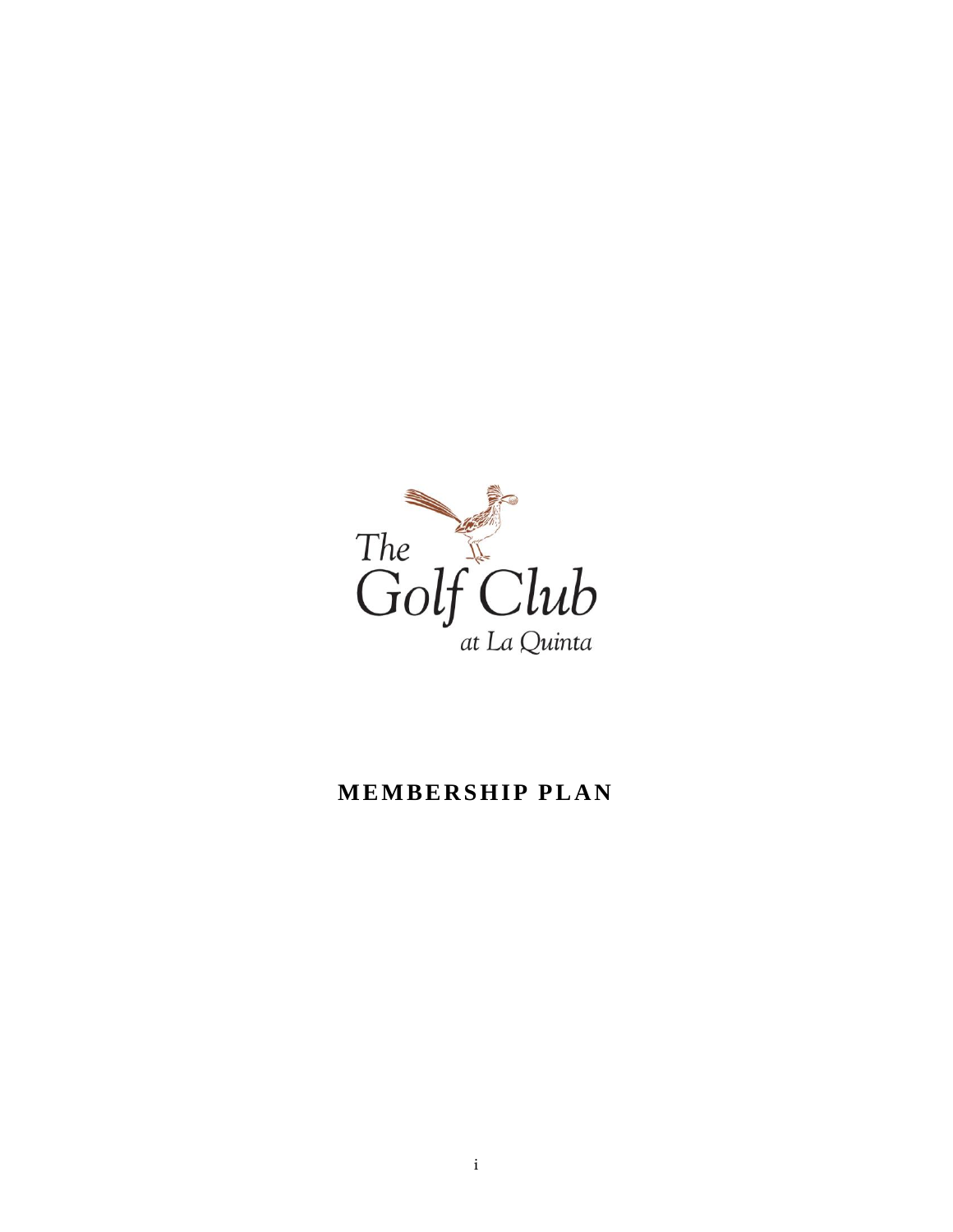# **GENERAL DESCRIPTION OF MEMBERSHIP PLAN**

# **M E M B E R S H I P O P P O R T U N I T Y**

This Membership Plan offers you an opportunity to become a Charter Member at The Golf Club at La Quinta (the "Club"). The Club offers use of exceptional golf and dining facilities located at Trilogy La Quinta (the "Community") in the town of La Quinta, California.

## **M E M B E R S H I P C A T E G O R I E S A N D P R I V I L E G E S**

The Club offers a Charter Membership which provides different categories of use privileges. The use privileges associated with each category of Charter Membership are more fully described in this Membership Plan.

## **C L U B F A C I L I T I E S**

.

The Club Facilities will include the following:

- a championship 18-hole 7,200 yard par 72 golf course designed by Gary Panks which opened in 2002;
- a golf practice facility with driving range and separate putting and chipping greens which opened in 2002; and
- a clubhouse, featuring the Bistro 60 restaurant and a complete golf shop.

The clubhouse facility is being planned for expansion in the future to provide a mixed grille and lounge, expanded kitchen, new pro shop, new event center facilities, deli & convenience market, real estate office and amphitheater.

# **S P E C I A L M E M B E R S H I P B E N E F I T S**

In addition to exceptional Club Facilities and an extensive array of programs and activities for Members and their families, Membership in the Club offers a number of attractive benefits, including:

- **Preferred Tee Time Access.** Members are entitled to a preferred tee time access on the golf course.
- **Preferred Pricing Discount.** Members are entitled to a preferred pricing discount on a variety of services and products as described hereinafter.
- **Preferred Non-resident Guest Rate.** Members are entitled to a preferred pricing discount for their guests who are not residents in the Community
- **Desert Dollars.** Members receive each month \$45 Desert Dollars which may be exchanged for food and beverage services at Bistro 60 and/or pro shop purchases and golf playing fees at the Club (excluding lessons and gratuities).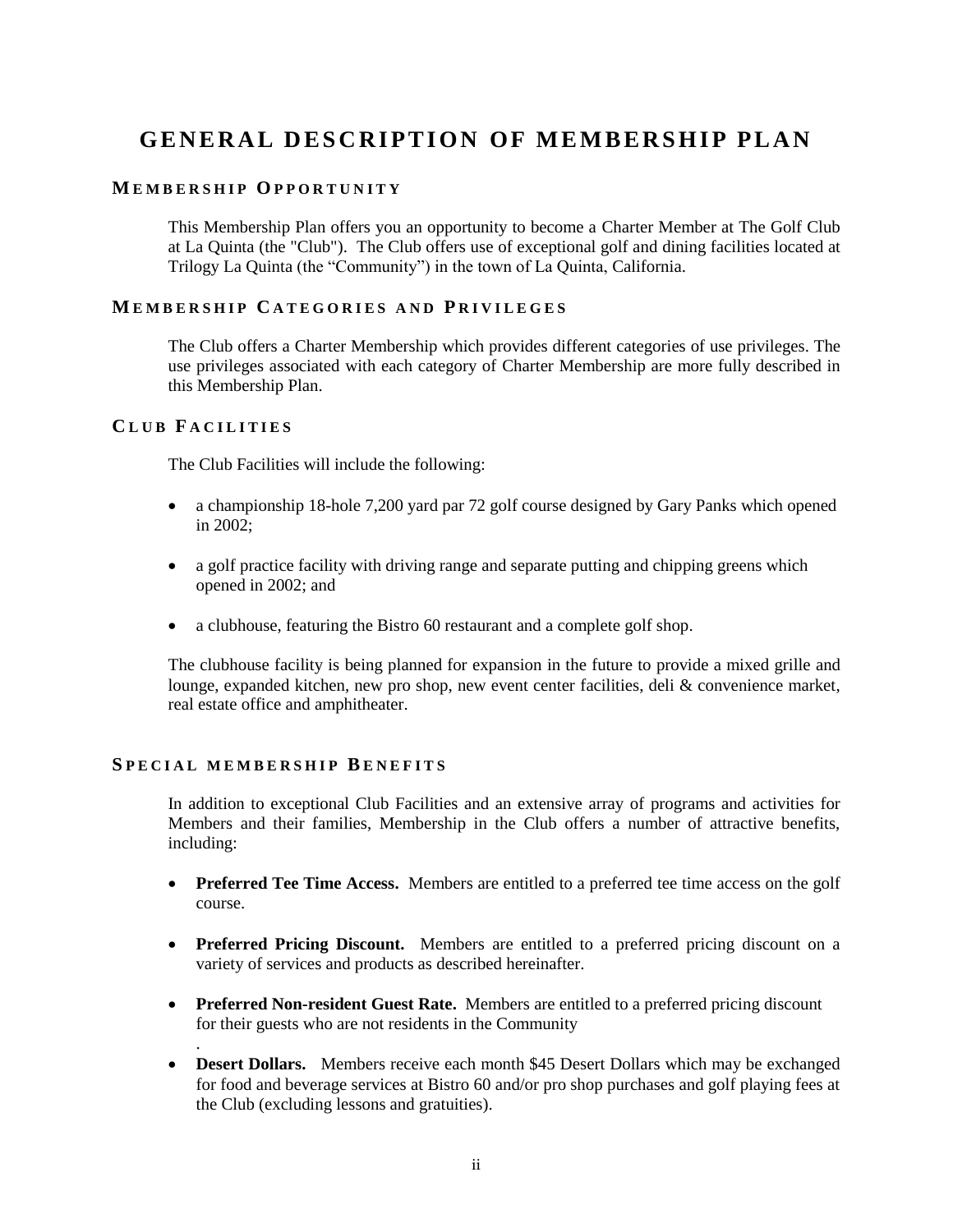- **Refundable Membership Deposit.** One hundred percent (100%) of the Membership Deposit paid for a Charter Membership is refundable upon resignation and reissuance of the Membership or upon death of the Member as provided for in this Membership Plan.
- **Transferability of Membership to Subsequent Purchaser of Member's Property.** A membership is transferable to the subsequent purchaser of the Member's residence or home site in the Community or any other community designated by the Club as an affiliated club community, through reciprocal arrangement or otherwise (each a "Designated Community") provided the property is listed with the real estate brokerage company designated by the Club. This allows a Member to receive his or her refund upon the sale of the property without having to place the membership on the resigned resale waiting list referred to hereinafter.
- **Lessee Privileges.** Lessees of a Member's residence within the Community or in a Designated Community can enjoy privileges at the Club provided the property is listed with the real estate brokerage company designated by the Club.
- No Assessments. Members are not subject to either operating or capital assessments by the Club.
- Legacy Transfer. Members may request a transfer of the membership through the Club to the Member's spouse, adult child or adult grandchild without the payment of any additional Membership Deposit or other membership fee (on a one-time basis).
- **Inheritability.** Upon the death of a Member, the membership can be transferred to the surviving spouse, if any, or to an heir or legatee without the payment of any additional Membership Deposit or other membership fee (on a one-time basis).

# **A V A I L A B I L I T Y O F M E M B E R S H I P S I S L I M I T E D**

Charter Memberships are limited to four hundred (400). This limitation is important to ensure our Members' enjoyment of the Club's outstanding facilities.

### **C A R E F U L L Y R E V I E W A L L M E M B E R S H I P D O C U M E N T S**

Every person who desires to obtain a Charter Membership should carefully read this Membership Plan and all of the referenced documents and should seek professional advice to evaluate these documents.

#### **R E L Y O N L Y O N I N F O R M A T I O N I N T H I S ME M B E R S H I P P L A N**

**NO PERSON HAS BEEN AUTHORIZED TO GIVE ANY INFORMATION OR MAKE ANY REPRESENTATIONS NOT CONTAINED IN THIS MEMBERSHIP PLAN AND THE REFERENCED DOCUMENTS AND, IF GIVEN OR MADE, SUCH INFORMATION MUST NOT BE RELIED UPON AS HAVING BEEN AUTHORIZED BY THE CLUB. IN THE EVENT OF A CONFLICT BETWEEN THE TERMS OF MEMBERSHIP CONTAINED IN THE MEMBERSHIP PLAN, RULES AND REGULATIONS AND APPLICATIONS FOR MEMBERSHIP WITH OTHER PRINTED**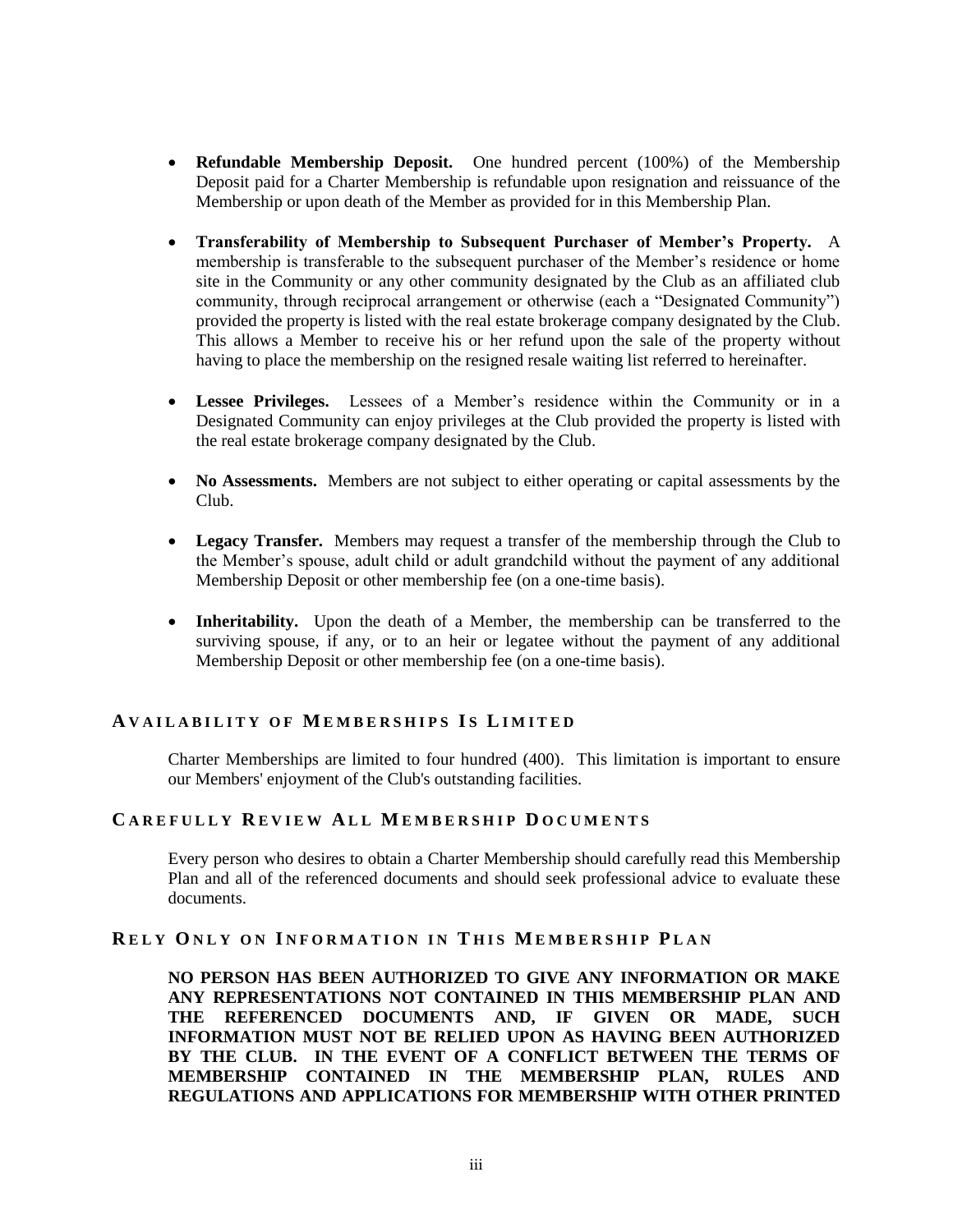**MATERIALS, THE MEMBERSHIP PLAN, RULES AND REGULATIONS AND APPLICATIONS FOR MEMBERSHIP SHALL GOVERN.**

**M E M B E R S H I P S A T T H E C L U B A R E O F F E R E D O N L Y F O R R E C R E A T I O N A L P U R P O S E S**

**MEMBERSHIPS AT THE CLUB ARE BEING OFFERED EXCLUSIVELY FOR THE PURPOSE OF PERMITTING MEMBERS THE RECREATIONAL USE OF THE CLUB FACILITIES. MEMBERSHIPS SHOULD NOT BE VIEWED AS AN INVESTMENT AND NO MEMBER SHOULD EXPECT TO DERIVE ANY ECONOMIC PROFITS FROM MEMBERSHIP AT THE CLUB.**

**NO FEDERAL OR STATE AUTHORITY HAS PASSED UPON OR ENDORSED THE MERITS OF THIS MEMBERSHIP PLAN.**

#### **M E M B E R S H I P D I R E C T O R A V A I L A B L E T O A N S W E R Q U E S T I O N S**

All inquiries regarding Membership in the Club or this Membership Plan and referenced documents should be directed to the Membership Office at The Golf Club at La Quinta or by calling (760) 771-0707. You may call or visit the Membership Office, generally open from 9:00AM to 5:00PM each day. No appointment is necessary.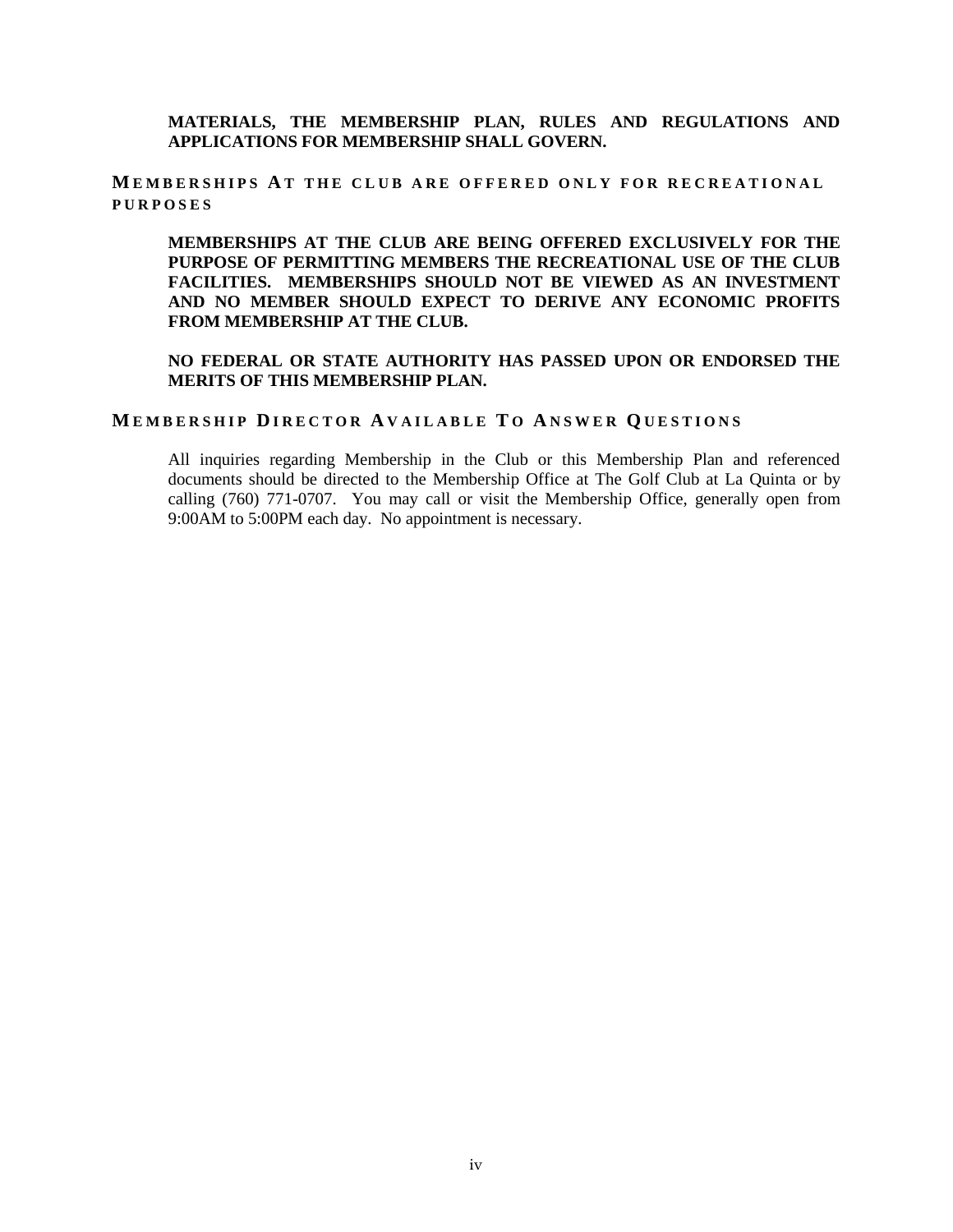# TABLE OF CONTENTS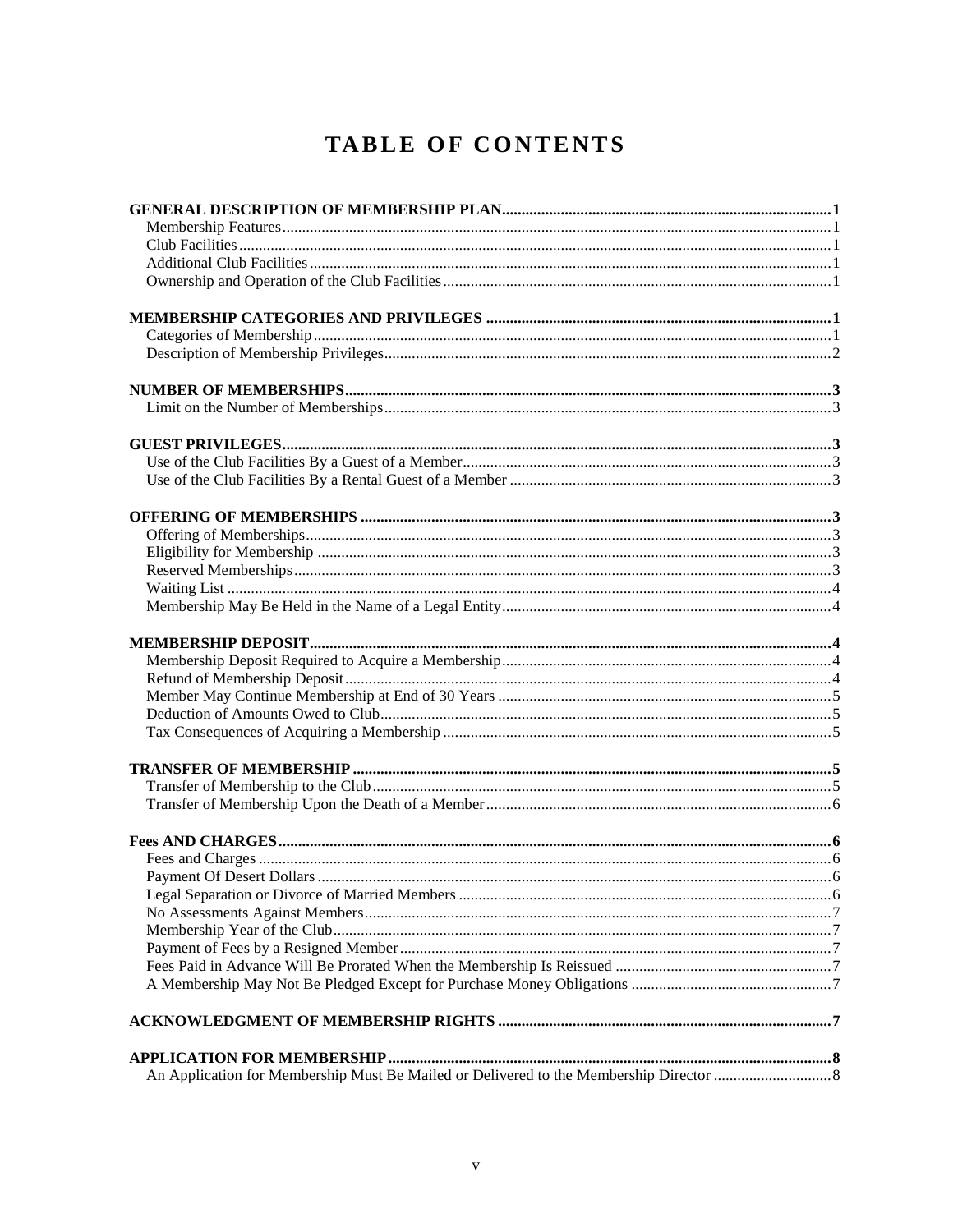January 2015<br>Amended May 2015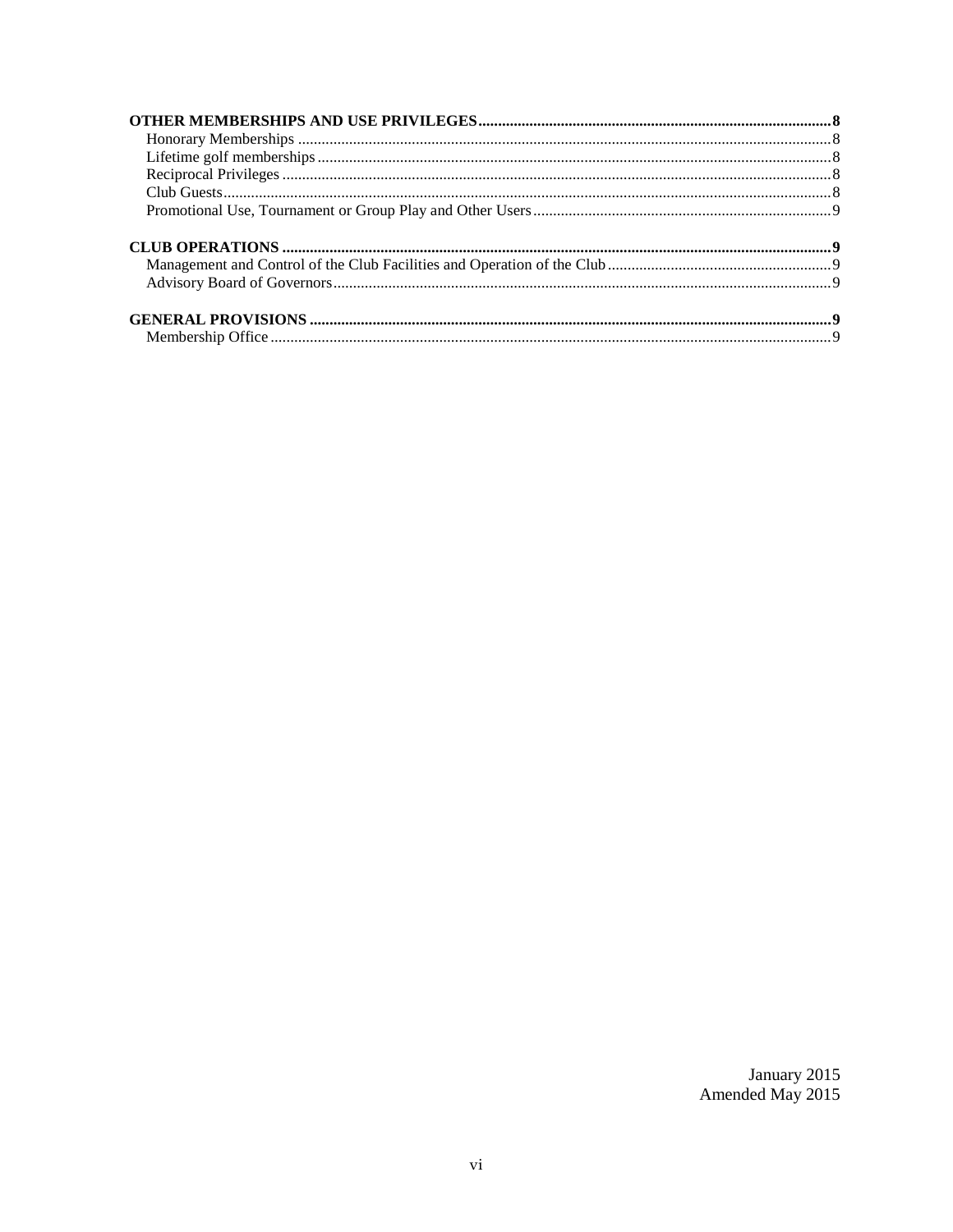# **G E N E R A L D E S C R I P T I O N O F M E M B E R S H I P P L A N**

## **M E M B E R S H I P F E A T U R E S**

This Membership Plan offers you an opportunity to become a member in The Golf Club at La Quinta. The terms of Membership are described in this Membership Plan, the Rules and Regulations and the Membership Application and Agreement.

### **C L U B F A C I L I T I E S**

The Club Facilities available to members, their families and guests will include:

- a championship 18-hole 7,200 yard par 72 golf course designed by Gary Panks which opened in 2002;
- a golf practice facility with driving range and separate putting and chipping greens which opened in 2002; and
- a clubhouse, featuring the Bistro 60 restaurant and a complete golf shop.

## **A D D I T I O N A L C L U B F A C I L I T I E S**

The clubhouse facility is being planned for expansion in the future to provide a mixed grille and lounge, expanded kitchen, new pro shop, event center facilities, deli & convenience market, real estate office and amphitheater.

The Club may, in its sole discretion, change or add additional facilities as it determines appropriate from time to time, including additional golf facilities. If additional facilities are added to the Club Facilities, the number of Memberships issued in the Club may be increased.

#### **O W N E R S H I P A N D O P E R A T I O N O F T H E C L U B F A C I L I T I E S**

CBGM, LLC. (the "Company"), owns the Club Facilities (the Club and the Company are hereinafter sometimes collectively referred to as the "Club") and TTBGM, Inc. shall be the operator of the Club.

# **M E M B E R S H I P C A T E G O R I E S A N D P R I V I L E G E S**

#### **C A T E G O R I E S O F M E M B E R S H I P**

In order to provide exclusivity and availability of facilities and services to Members, the Club is offering a limited number of Charter Memberships with following use categories: Charter and Charter Annual Couple Golf and Charter Annual Single Golf.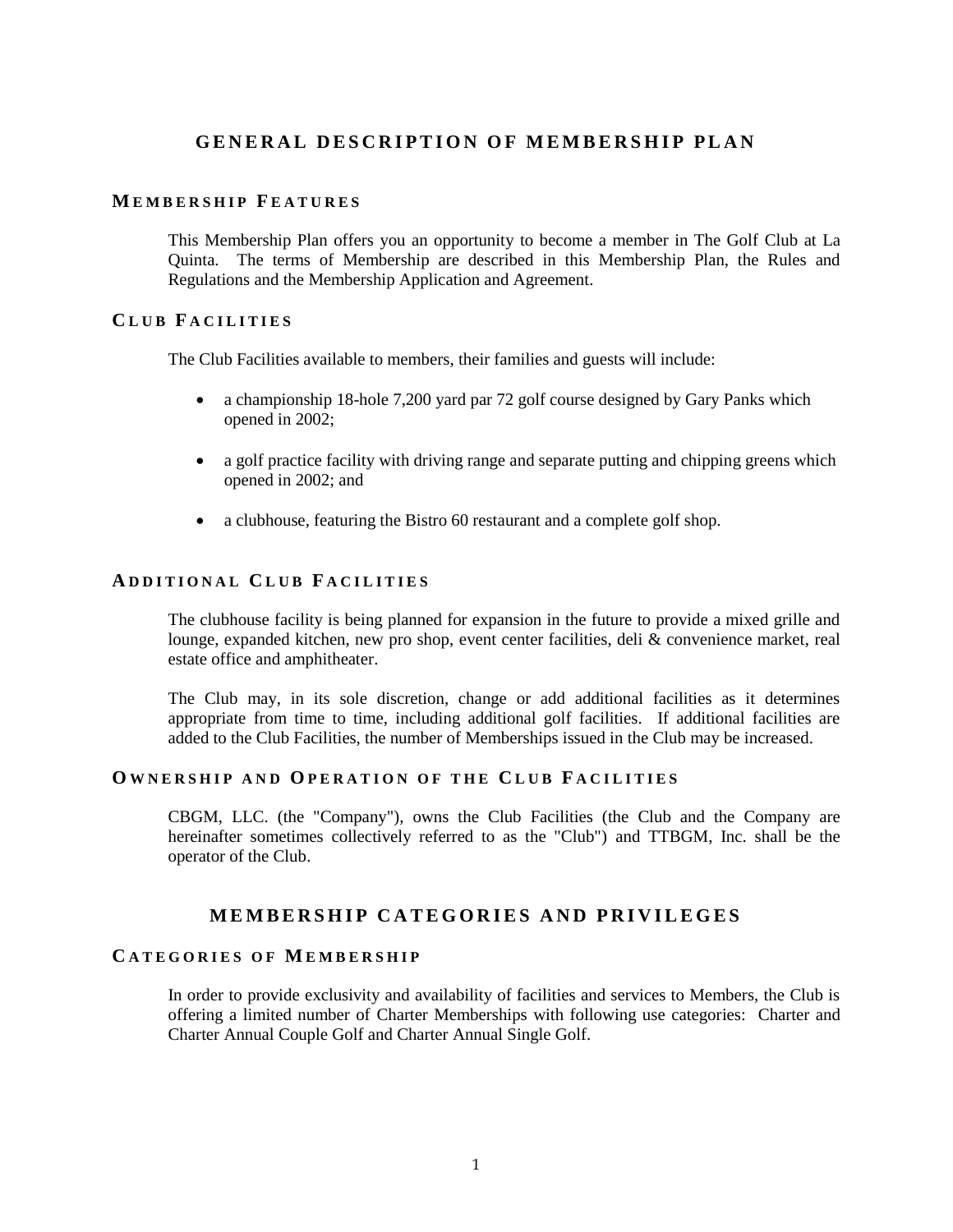#### **D E S C R I P T I O N O F M E M B E R S H I P P R I V I L E G E S**

Each person who acquires a membership will be entitled to use the Club Facilities in accordance with his or her use category and the terms and conditions of this Membership Plan. The membership privileges currently associated with each category of Charter Membership are as follows:

Charter. Each Charter Membership entitles the husband and wife to use all of the golf, and social facilities of the Club. Charter Members are entitled to reserve tee times twelve days in advance of day of play in the Annual Golf Member Block. In addition, Charter Members are entitled to reserve tee times outside the Golf Member Block fifteen days in advance of the day of play. Charter Members shall pay a playing fee.

Charter Annual Couple Golf. Each Charter Annual Couple Golf Membership entitles the husband and wife to use all of the golf, and social facilities of the Club. Both spouses are entitled to reserve tee times fifteen days in advance of day of play in Annual Golf Member Block. In addition, if they have at least two Guest Fees Charter Annual Couple Golf Members are entitled to reserve tee times fifteen days in advance of play outside the Annual Golf Member Block.

Charter Annual Single Golf. Each Charter Annual Single Golf Membership entitles the husband and wife to use all of the social facilities of the club and one designated spouse to play golf. The designated spouse is entitled to reserve tee times fifteen days in advance of day of play in Annual Golf Member Block. In addition, if the designated spouse has at least two Guest Fees the designated spouse is entitled to reserve tee times fifteen days in advance of play outside the Annual Golf Member Block. The other spouse is entitled to reserve tee times as a Charter Member.

In addition to the previously described three Charter Membership categories, the Club has two add-on Charter Memberships which a Charter Member in good standing may enjoy, subject to availability. The membership privileges currently associated with each category of add-on Charter Membership are as follows:

Platinum Charter. Each Platinum Charter will be entitled to an additional \$45 Desert Dollars for a total of \$90 per month. In addition, Platinum Charter Members will have the 2015 Preferred Annual Pass Rate extended until December 31, 2020 and the Preferred Charter Golf Paying Fee of \$65 extended to December 31, 2020. Furthermore, the discount on non-sale merchandise in the pro shop and food (not alcohol beverages) is increased to 20%. When the initial Charter Membership is resigned and resold by the Club, the Club will refund the additional Platinum Charter Membership Deposit at the same time.

Life Time Charter. Each Life Time Charter Member will have the same privileges as Charter Annual Couple Golf Members, except that they will not pay any dues, Annual Pass Fees or cart fees for the term the Membership. Furthermore, the discount on non-sale merchandise in the pro shop and food (not alcohol beverages) is increased to 20%. Each Life Time Charter Member must continue to be a Charter Life Time Member for at least five years. After the first five years when the Life Time Member resigns or dies the Club will refund the Membership Deposit within thirty days of receipt of notice, but the Charter Membership is not also required to be resigned. Life Time Charter Memberships are not transferable, except to the surviving spouse on the Membership Application and Agreement.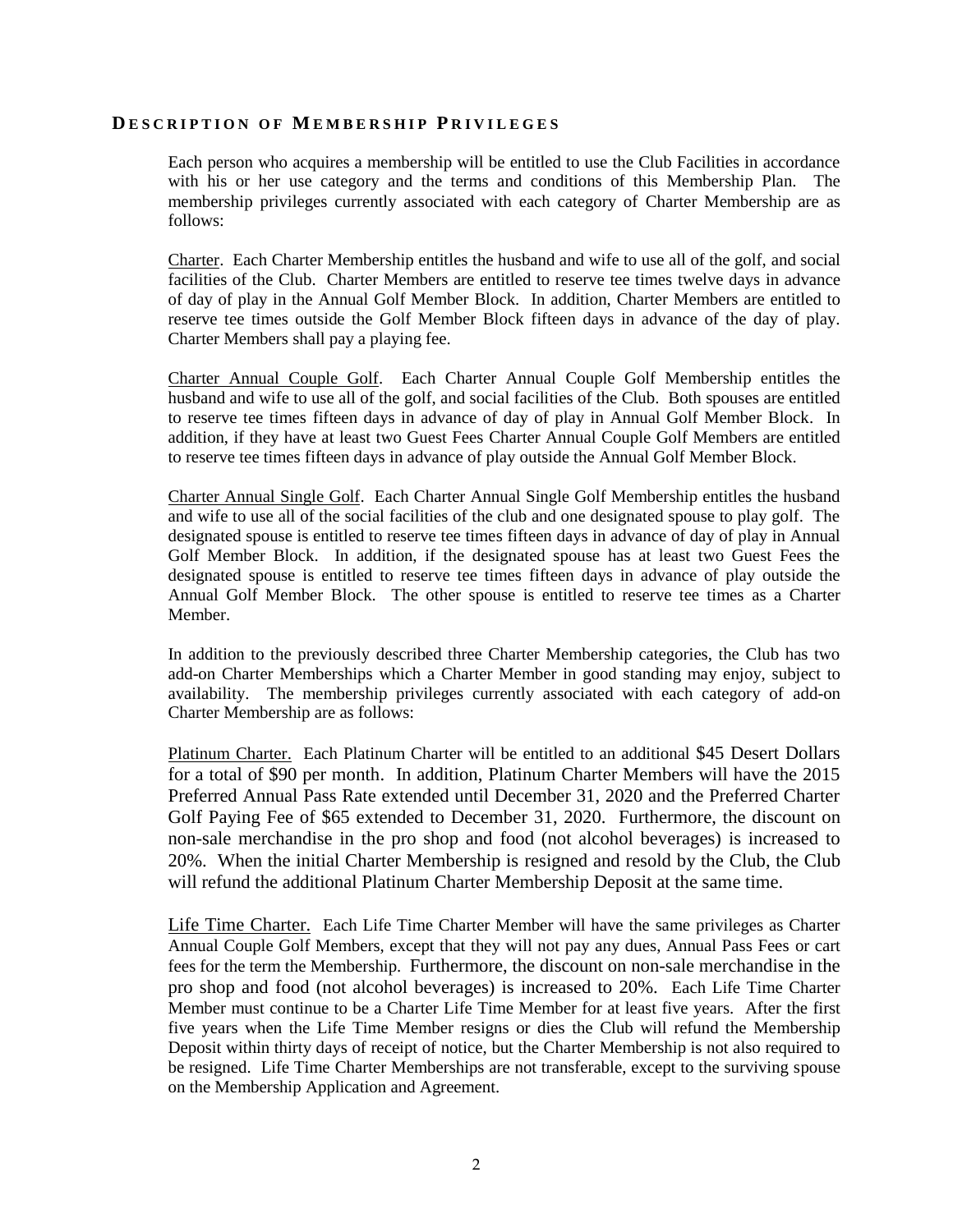# **N U M B E R O F M E M B E R S H I P S**

# **LIMIT ON THE NUMBER OF MEMBERSHIPS**

The combined number of Charter Memberships in all categories shall not exceed four hundred (400), provided that the maximum number of Memberships in each such category shall be determined by the Club from time to time. The Club anticipates that the combined total number of Charter Annual Couple Golf and Charter Annual Single Golf Memberships will not exceed one hundred (100).

The foregoing represents the anticipated number of Charter Memberships that can be issued in the various categories of Membership offered by the Club. The number of Memberships which are ultimately issued in any given category may be more or less depending upon Member usage patterns, the ability of the Club to provide services and facilities to meet the expectations of its Members and other relevant factors, as determined by the Club in its sole discretion.

#### **G U E S T P R I V I L E G E S**

## **U S E O F T H E C L U B F A C I L I T I E S B Y A G U E S T O F A M E M B E R**

Member guests who do not reside in the Community will be entitled to preferred guest fees. Members will be responsible for the deportment of their guests.

## **U S E O F T H E C L U B F A C I L I T I E S B Y A R E N T A L G U E S T O F A ME M B E R**

Members may have rental guests use the Club Facilities in accordance with the Member's category of Membership and the Rules and Regulations of the Club provided the property is listed with the real estate brokerage company designated by the Club.

# **O F F E R I N G O F M E M B E R S H I P S**

#### **O F F E R I N G O F M E M B E R S H I P S**

Memberships will be offered to such persons as the Club determines appropriate from time to time.

#### **E L I G I B I L I T Y F O R M E M B E R S H I P**

Memberships will be available to persons approved for membership who pay the required Membership Deposit. The number of Memberships is limited, and eligibility for membership is subject to availability.

## **R E S E R V E D M E M B E R S H I P S**

Memberships may be reserved by the Club for sale to initial purchasers of new homes or lots in communities designated by the Club ("Designated Communities"). Reserved memberships are not considered as available memberships and the Club may not be compelled to offer a reserved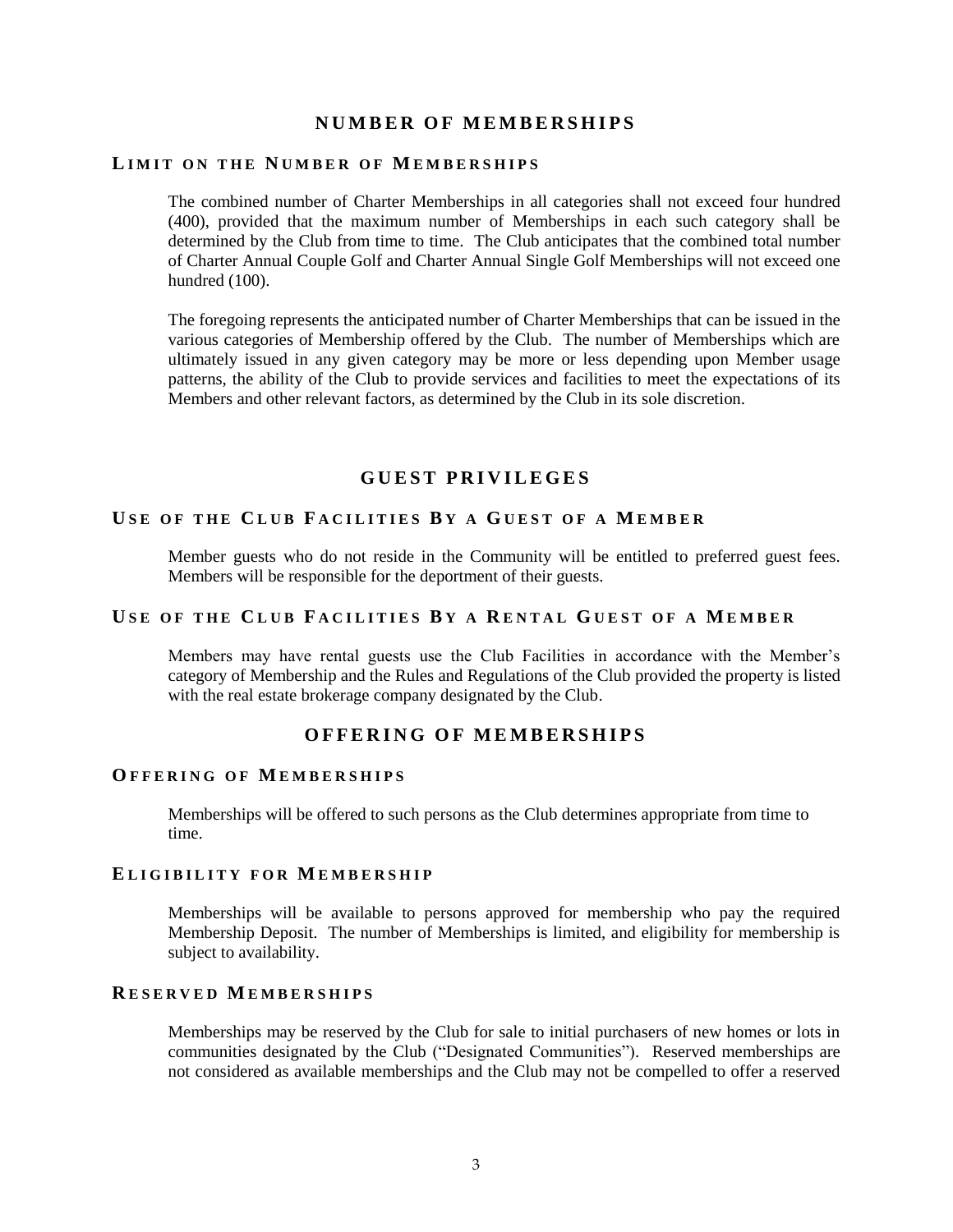membership to a property owner who does not acquire a membership during their initial eligibility period or to any subsequent purchaser of that property.

# **W A I T I N G LI S T**

If Memberships are not available, the Club will establish a waiting list of those persons who have notified the Club in writing of their desire to purchase a Membership.

## **M E M B E R S H I P M A Y BE H E L D I N T H E N A M E O F A LE G A L E N T I T Y**

For the convenience of Members, a Membership may be held in the name of a partnership, company, trust or other form of multiple ownership (collectively, the "entity"). The entity may designate one family who will have the right to use the Membership. The entity may change the designated users prior to the start of each membership year in accordance with the Rules and Regulations of the Club and upon payment of the re-designation fee established by the Club. Each designated user must submit an Application for Membership and will be subject to the approval of the Club. Each designated user must be an owner, director, officer, partner, shareholder, beneficiary or employee of the entity and pay the required fees and charges. No persons other than the designated users and his or her immediate family will be entitled to simultaneously use the Membership. The Club may establish from time to time the rules governing the designated user of a Membership, including a limit on the number of times the designated user may be changed.

# **M E M B E R S H I P D E P O S I T**

#### **M E M B E R S H I P D E P O S I T R E Q U I R E D T O A C Q U I R E A M E M B E R S H I P**

Each person who desires to acquire a Membership will be required to pay a refundable Membership Deposit determined by the Club from time to time. Membership Deposits are not transferable, except to the Member's child or surviving spouse, and are refundable only in accordance with this Membership Plan, the Rules and Regulations of the Club and the Application for Membership.

#### **R E F U N D O F M E M B E R S H I P D E P O S I T**

The Membership Deposit paid by a Member will be refunded, without interest, by the Club to the Member within 30 days after the reissuance of the resigned membership by the Club to a new Member in accordance with the "Transfer of Membership" Section of this Membership Plan. Notwithstanding the foregoing provision, the Membership Deposit paid by a Member will be refunded, without interest, on that date which is the 30-year anniversary of the date the membership held by the Member was issued by the Club, provided that the Member is member in good standing on such date.

The Company's obligation to refund the Membership Deposit to the Member shall be evidenced by the Member's Membership Application and Agreement, which shall control in the case of a conflict with the terms and conditions of this Membership Plan.

In the event a dispute arises between two or more parties as to who is entitled to the refund of the Membership Deposit, the Club may file an interpleader action or similar type action and thereby deposit the refund amount into the registry of a court of competent jurisdiction for the court to determine who is entitled to the refund without recourse to the Club. The Club shall be entitled to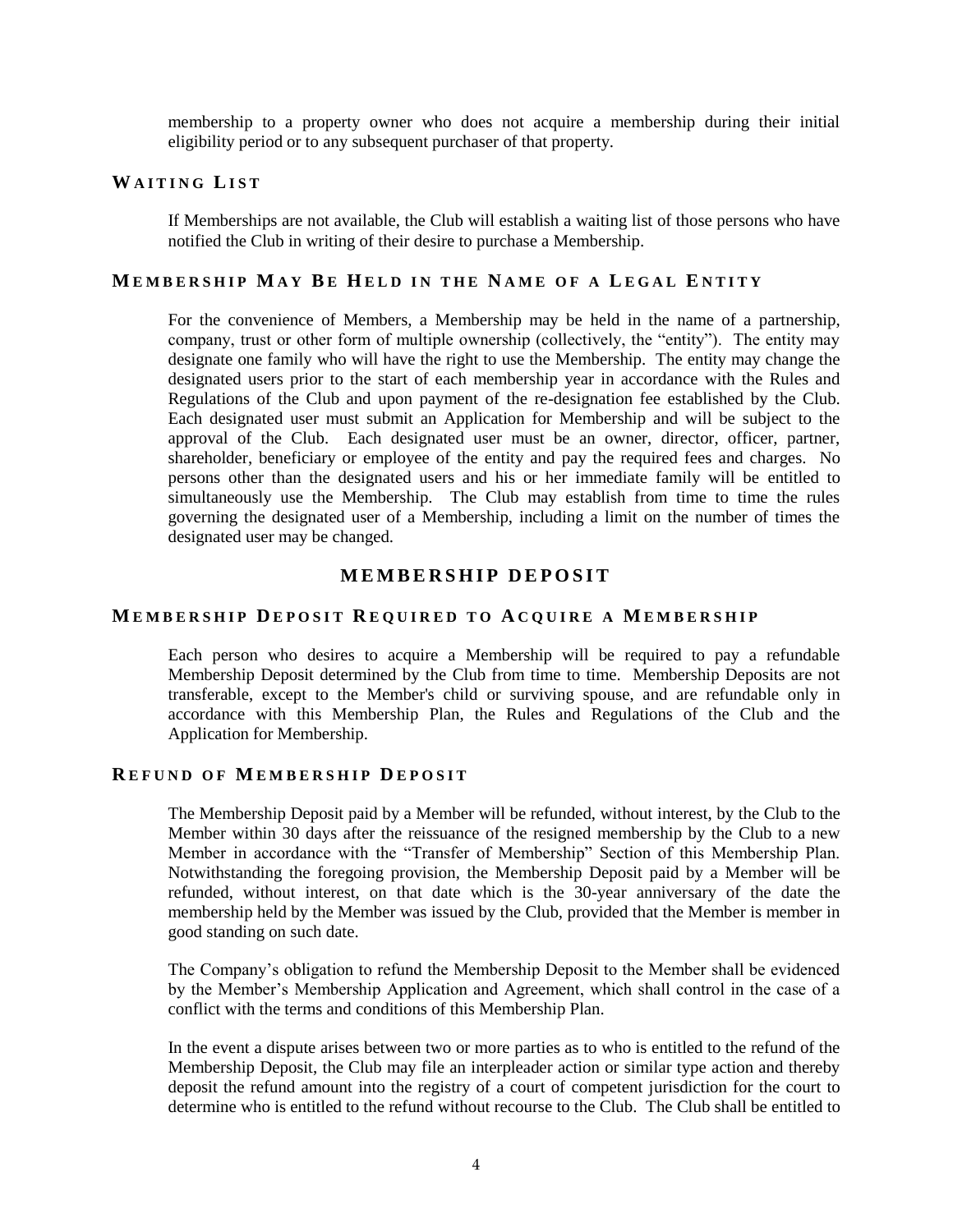reimbursement of reasonable attorneys' fees and costs for filing such interpleader action.

The amount to be repaid to a resigning Member will be the amount paid by the resigning Member. The difference between the amount paid by the new Member and the amount refunded to the resigning Member will be retained by the Club.

## **M E M B E R M A Y C O N T I N U E M E M B E R S H I P A T E N D O F 3 0 Y E A R S**

Provided a Member who has paid a Membership Deposit is in good standing at that date which is the 30-year anniversary of the date the Member's membership was issued, such Member shall have the right to renew his, her or its membership for an additional 30 years by making a new deposit in an amount equal to such Member's original Membership Deposit. Such renewal deposit thereafter shall be the Membership Deposit of such Member. Further, any Member who continues to be a Member for 30 years after the date the membership was issued, shall not count toward the limit or the maximum number of memberships which can be issued and outstanding in the Club.

## **D E D U C T I O N O F A M O U N T S O W E D T O C L U B**

The Club will deduct from any amount to be repaid to the Member any amount, which the Member owes the Club.

## **T A X C O N S E Q U E N C E S O F A C Q U I R I N G A M E M B E R S H I P**

The Club makes no representations and expresses no opinions regarding the federal, state or local income tax consequences of acquiring a Membership or with respect to any Membership Deposits paid to the Club. All persons acquire their Membership subject to all applicable tax laws, as the same may be amended from time to time. Accordingly, Members should consult with their own tax advisors with respect to the tax consequences of any Membership Deposits.

# **T R A N S F E R O F M E M B E R S H I P**

#### **T R A N S F E R O F M E M B E R S H I P T O T H E C L U B**

A Member may transfer his or her Membership only to the Club. Should a Member desire to resign from the Club, the Member shall be required to give written notice to the Club. The resigned Membership will be placed on a waiting list and will be reissued on a first-resigned, first-reissued basis as follows:

- (a) Prior to the initial sale of all of the Charter Memberships , every second Charter Membership when there is a membership on the waiting list will be a resigned Membership from the waiting list (the other Membership being from the Club's unissued Memberships). This procedure allows the reissuance of resigned memberships prior to the issuance of all Charter Memberships in the Club.
- (b) After the initial sale of all Charter Memberships, each Charter Membership issued in that category will be a resigned Membership from the waiting list.
- (c) A Member who sells or otherwise transfers his, her or its residence or home site in the Community or a Designated Community may arrange with the Club for the reissuance of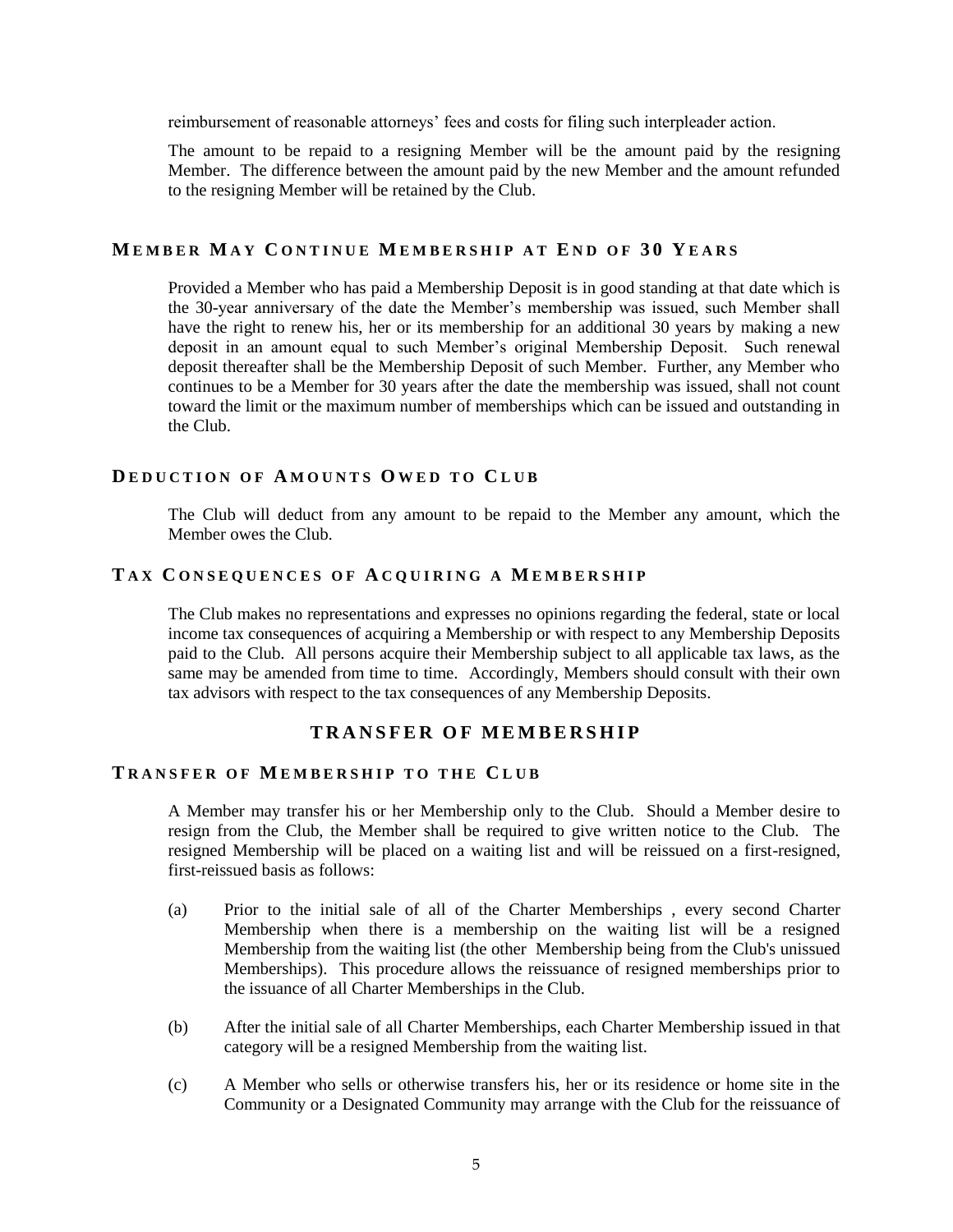his, her or its membership to the subsequent purchaser or transferee of the subject residence or home site, regardless of whether all Charter Memberships have been issued and are outstanding, provided the property in question is listed with the real estate brokerage company designated by the Club at the time of the close of escrow on the residence or home site. The subsequent purchaser or transferee desiring the resigned membership will be required to submit a Membership Application and Agreement as provided for hereinafter no less than 15 days prior to the close of escrow on the residence or home site, and if approved for membership, must pay to the Club the Membership Deposit which is then in effect for the category in question unless otherwise determined by the Club. The subsequent purchaser or transferee must acquire the membership at the time of the real estate closing. **©**

### **T R A N S F E R O F M E M B E R S H I P U P O N T H E D E A T H O F A ME M B E R**

Upon the death of a Member, the surviving spouse, if any, may elect: (i) to continue the Membership privileges without having to pay any additional Membership Deposit; (ii) receive a refund of the Membership Deposit or (iii) to designate one adult child to acquire the Membership without payment of any Membership Deposit, subject to the approval of the adult child for Membership in the Club, by giving written notice to the Club. Failure of the surviving spouse to elect one of said alternatives shall be deemed an election to continue the Membership privileges. If there is no surviving spouse, and the deceased Member has not designated one adult child as the beneficiary of the Membership and who is approved for Membership in the Club, the children of the Member may designate one adult child to acquire the Membership without payment of any Membership Deposit. In the event there is no surviving spouse or no adult child who wants to continue Membership privileges or who is approved for Membership in the Club, the death of the Member shall terminate the Membership, and the Membership Deposit previously paid for the Membership, without interest, will be refunded within thirty days of receipt of written notice by the Club of death and a request for refund.

# **F EES AND C H A R G E S**

## **F EES A N D C H A R G E S**

The Club will determine the amount of fees and charges to be payable by Members each year. The current fees and charges for use of the Club Facilities are indicated on the Schedule of Fees and Charges. The amount of fees and other charges is subject to change from time to time by the Club.

## **P A Y M E N T O F D E S E R T D O L L A R S**

On the first day of each month the Club shall credit to each Charter Member's account \$45 Desert Dollars. These Desert Dollars may be exchanged by the Member for food and beverage services at Bistro 60 and/or pro shop purchases and golf playing fees at the Club (excluding lessons and gratuities). Desert Dollars may be accrued but may not be assigned.

#### **L E G A L S E P A R A T I O N O R D I V O R C E O F M A R R I E D M E M B E R S**

When a Membership is issued in the name of more than one person, each person will be jointly and severally liable for all dues, fees and other charges and liabilities associated with the Membership. In the event of the divorce or separation of married Members, the Membership,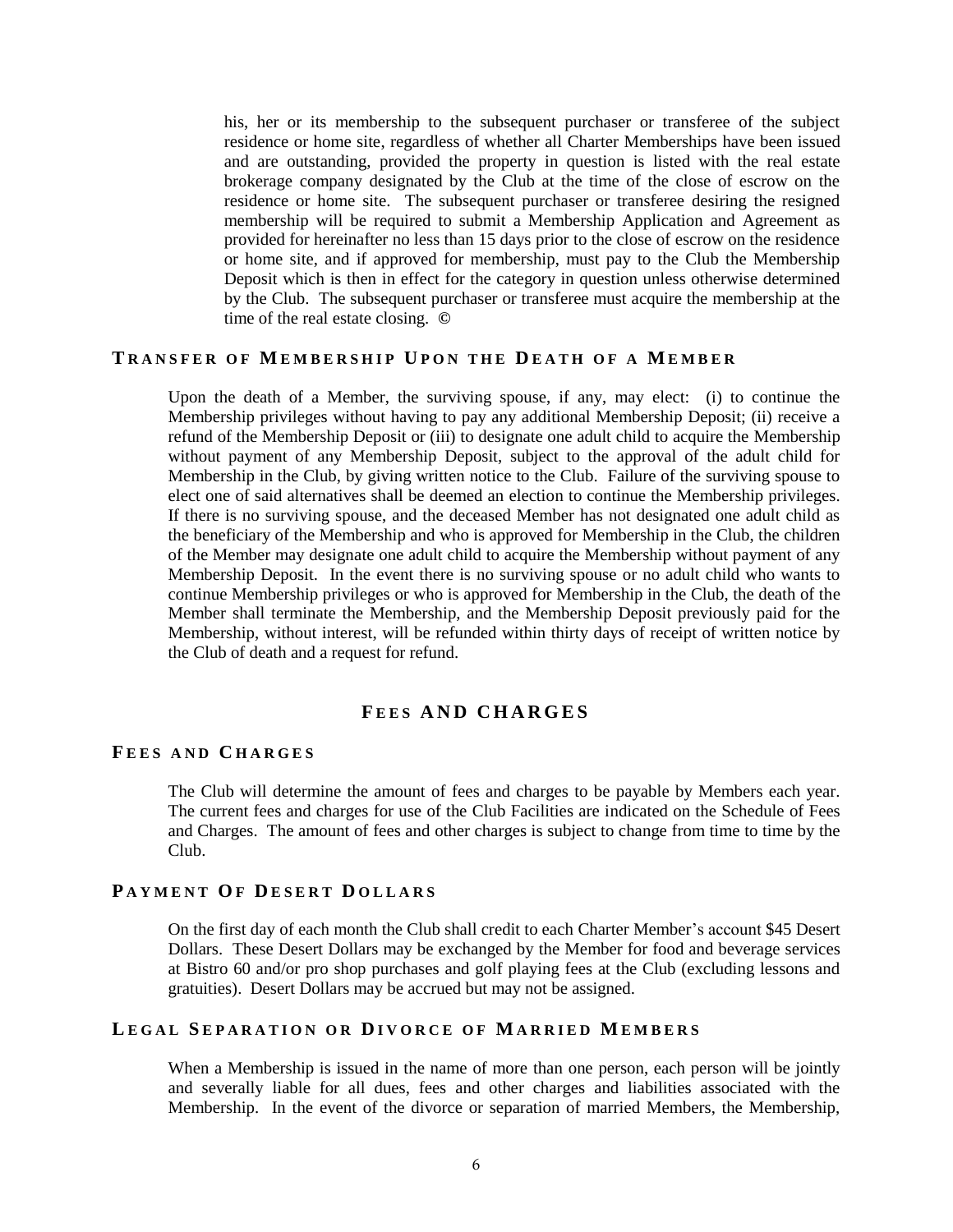including all of its rights and benefits, will vest in the spouse awarded the Membership by an agreement of separation or a decree of divorce. Until the award of the Membership and written notice thereof provided to the Club, both spouses will be jointly and severally liable for all dues and charges. The Club reserves the right, in its sole discretion not to transfer the Membership to either spouse if the Club, in its sole discretion, is unable to determine the person who is lawfully entitled to receive the Membership.

## **N O A S S E S S M E N T S A G A I N S T ME M B E R S**

Members will only pay Membership dues, fees and other charges established from time to time. Members will not be subject to any liability for capital or operating assessments for the costs and expenses of ownership or operation of the Club or the Club Facilities. The Company will pay all operating deficits incurred in the operation of the Club Facilities and will retain all operating revenues resulting from operation of the Club Facilities.

## **M E M B E R S H I P Y E A R O F T H E C L U B**

The Club's Membership year will constitute the twelve month period commencing January 1 to December 31, unless otherwise established by the Club from time to time.

#### **P A Y M E N T O F F E E S B Y A R E S I G N E D M E M B E R**

A resigned Member is not obligated to pay fees after the resignation, but no fees paid in advance will be refunded.

# **F E E S P A I D I N A D V A N C E W I L L B E P R O R A T E D W H E N T H E ME M B E R S H I P I S R E I S S U E D**

If a Membership is reissued during a membership year, the resigned Member shall be entitled to a refund of a pro rata portion of any fees paid in advance for which services have yet to be rendered.

# **A M E M B E R S H I P MAY N O T BE P L E D G E D E X C E P T F O R P U R C H A S E M O N E Y O B L I G A T I O N S**

A Member may not pledge or hypothecate the Membership except to the extent the lien or security interest is incurred as a result of obtaining the Membership privileges.

## **A C K N O W L E D G M E N T O F M E M B E R S H I P R I G H T S**

Charter Membership in the Club permits the Member to use the Club Facilities in accordance with this Membership Plan and the Rules and Regulations, as they may be amended from time to time. Charter Membership is not an investment in the Club, its facilities or the Company and does not give a Member a vested or prescriptive right or easement to use the Club Facilities. Charter Membership in the Club does not provide a member with an equity or ownership interest or any other property interest in the Club. A Member only acquires a revocable license to use the Club Facilities. The Club reserves the right to terminate or modify this Membership Plan and the Rules and Regulations, to reserve Memberships, to discontinue operation of any or all of the Club Facilities, to sell, lease or otherwise dispose of the Club Facilities in any manner whatsoever and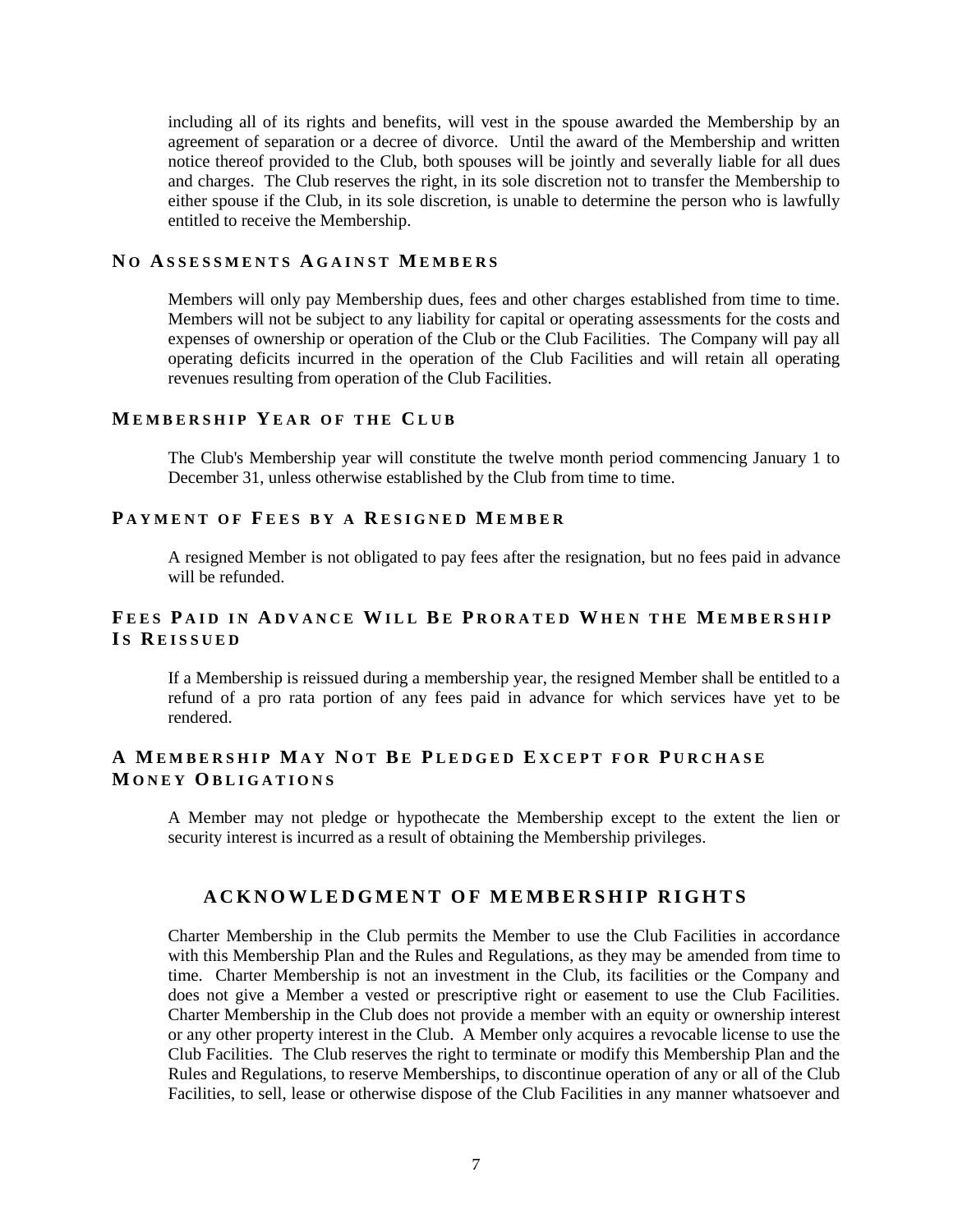to any person whomsoever, to issue, modify or terminate any type or category of Membership, to convert the Club into a membership-owned club, and to make any other changes in the terms and conditions of Membership or in the Club Facilities available for use by Members after review and discussion with the Advisory Board of Governors.

In the event of termination of the Membership Plan, termination of a category of membership or the discontinuance of operation of all or substantially all of the Club Facilities, the Club will pay the refundable portion of the Membership Deposit paid to the affected Members.

# **A P P L I C A T I O N F O R M E M B E R S H I P**

# **A N A P P L I C A T I O N F O R M E M B E R S H I P M U S T B E M A I L E D O R D E L I V E R E D T O T H E ME M B E R S H I P D I R E C T O R**

Each person who desires to become a Member must mail or deliver to the Membership Director a fully completed and signed Membership Application and Agreement, along with a check for the required Membership Deposit.

# **O T H E R M E M B E R S H I P S A N D U S E P R I V I L E G E S**

#### **H O N O R A R Y ME M B E R S H I P S**

The Club may issue Honorary Memberships to such persons as the Club determines appropriate from time to time. These Honorary Memberships are in addition to all other Memberships and will be available on such terms and conditions as the Club determines appropriate.

#### **L I F E T I M E G O L F M E M B E R S H I P S**

When the Company acquired the Club Facilities it was subject to eleven (11) Lifetime Golf Memberships who may use the Club Facilities in accordance with their agreements.

#### **R E C I P R O C A L P R I V I L E G E S**

The Club may enter into reciprocal use privileges and arrangements with other clubs.

#### **C L U B G U E S T S**

The Club will permit the general public including residents in the Community and Designated Community ("Club Guests"), to use the Club Facilities on such terms and conditions as the Club determines appropriate (and subject to the Golf Course CC&R) subject to the priority reservation privileges granted to Charter Members in the Annual Golf Member Block. The Annual Golf Member Block shall be approximately one quarter (1/4) of the tee times on the golf course, adjusted by one (1) tee time more or less for every ten (10) Annual Couple and Single Golf Members greater or lesser than one hundred (100). The Club may, from time to time, allocate certain reservation priorities and/or tee times for Club Guests and schedule group play, including shotgun starts.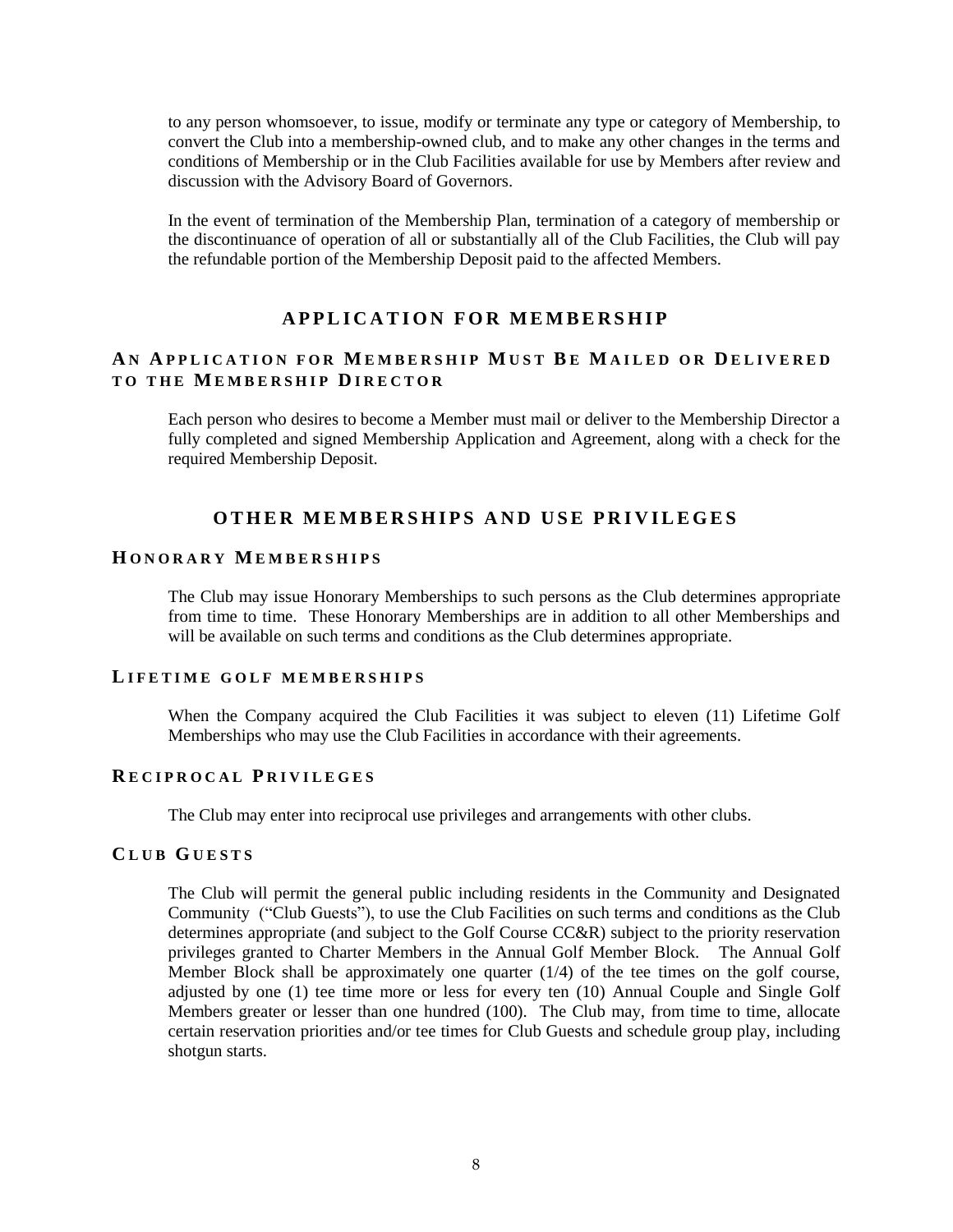# **P R O M O T I O N A L U S E , T O U R N A M E N T O R G R O U P P L A Y A N D O T H E R U S E R S**

The Club will have the right to designate other persons who will not count toward Membership limits, including, without limitation, officers, directors, partners, shareholders, employees and designees of the Company and its affiliates and their guests to use the Club Facilities upon such terms and conditions as may be determined from time to time by the Club. The Club will also have the right to permit prospective purchasers of Memberships in the Club to use the Club Facilities on such terms and conditions as may be determined from time to time by the Club. The Club reserves the right, in its sole and absolute discretion, to restrict or to otherwise reserve in advance the Club Facilities for maintenance, tournament, group or individual play, outings, parties, receptions and other special events from time to time.

### **C L U B O P E R A T I O N S**

# **M A N A G E M E N T A N D C O N T R O L O F T H E C L U B F A C I L I T I E S A N D O P E R A T I O N O F T H E C L U B**

TTBGM, Inc. manages and operates the Club Facilities. The Company and TTBGM, Inc. are responsible for the government and administration of the Club Facilities and the Club and will have the exclusive authority to accept Members, set dues and charges, establish rules and regulations and control the management and affairs of the Club Facilities and the Club.

### **A D V I S O R Y B O A R D O F G O V E R N O R S**

The Club has established an Advisory Board composed of Members whose purpose includes fostering good relations between the Members and management of the Club, providing input on programs, plans and activities of the Club, and advising on the Club's policies and rules and regulations. The management of the Club meets with the Advisory Board on a periodic basis to discuss the operation of the Club Facilities. The Advisory Board of Governors serves only in an advisory capacity and the management of the Club will have the final authority on all matters concerning the Club Facilities and the Members of the Club.

# **G E N E R A L P R O V I S I O N S**

## **M E M B E R S H I P O F F I C E**

Should you have any questions concerning this Membership Plan or the Membership opportunities available at the Club, please contact the Membership Director at 60-151 Trilogy Parkway La Quinta, California 92253, phone number 760.771.0707. No appointment is necessary.